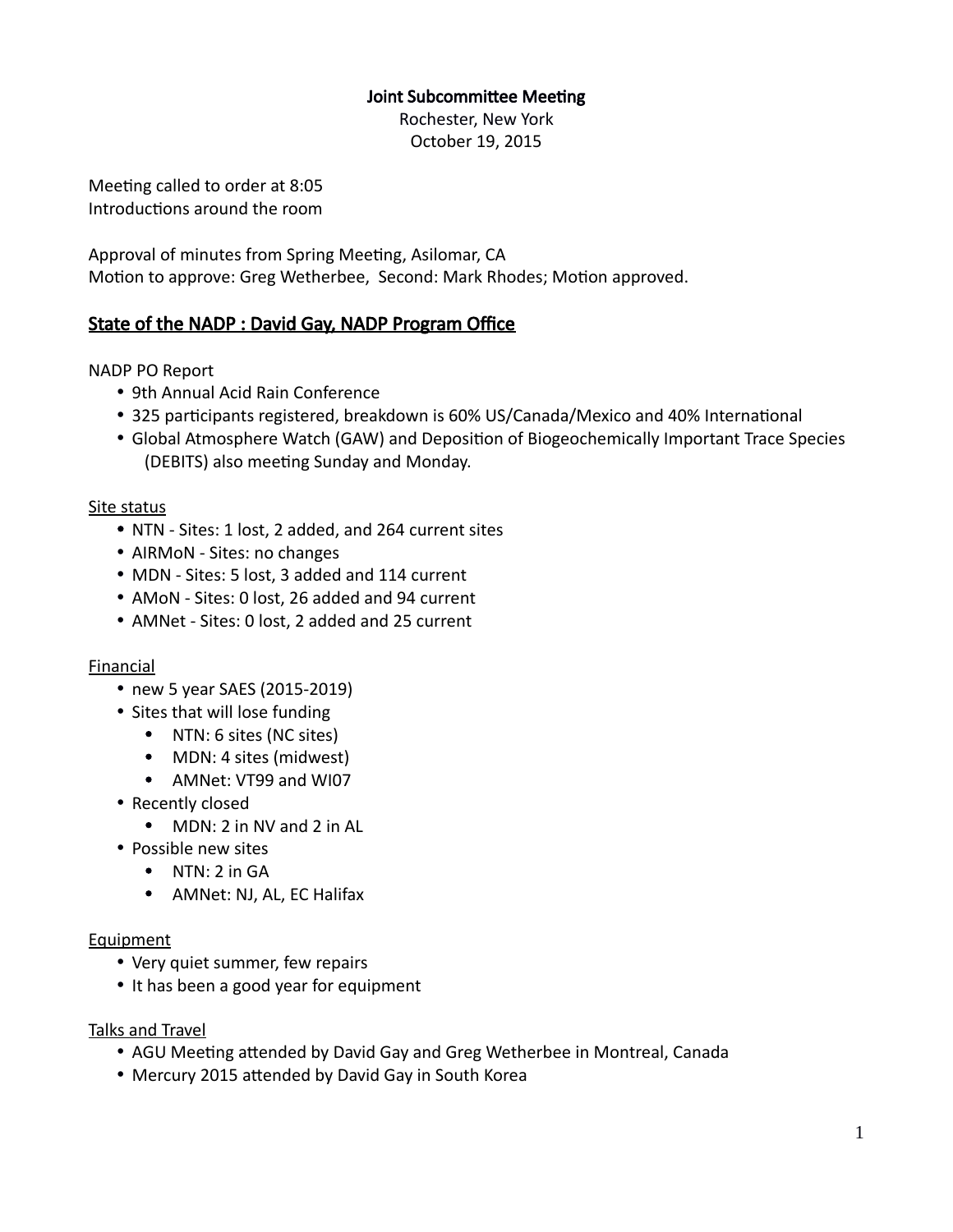- Japan Society of Environmental Chemists Sapporo, Japan
- National Environmental Monitoring Conference in Chicago, IL
- LADCO Network Meeting in Indianapolis, IN

Mark Olson will cover questions relating to AMNet procedures in Joint/NOS

# CAL Report: Chris Lehmann, Central Analytical Laboratory

CAL Report is posted on-line: <http://go.illinois.edu/NADPCALReport>

## Site Operations & Site Support

- 400,000th NTN sample collected this year
- 30,000th AIRMoN sample by Tom Butler in April 2015
- AMoN is approaching the 10,000th sample
- NTN 44 sites with issues
	- Power equipment 18; e-gage 17; winter 4; Other 5
- AIRMoN bag sampling since October 2014
	- 11 failed bag samples @ IL11
	- 950 samples 2% failure rate
- AMoN 2 new sites with sampling protocol issues
	- Travel blank see poster by Gartman et al. and further discussion in Joint this afternoon
		- $\blacksquare$  Bench paper very good
		- Kimwipes not good
		- **■** ULine very bad
- new ceiling in FIA, IC and ICP labs
- new laboratory washer, primary use to be for AMoN

## Training Webinars

• link<http://go.illinois.edu/NADPTraining>

## Laboratory Operations

- NTN sampling contamination refer to spring minutes. No sites missed 2014 completeness criteria due to the invalid samples
- Revised NTN sample processing such that pH and conductivity are lowest priority
- NTN bottle leaks
- Instrument replacements
	- New ICP Agilent 5100; old instrument is backup
	- IC Argon gas distribution system
	- automated pH/Conductivity instrument (SCP Science)
- Archive sample distribution
	- AIRMoN 669 to 1 research group
	- NTN 7332 to 10 research groups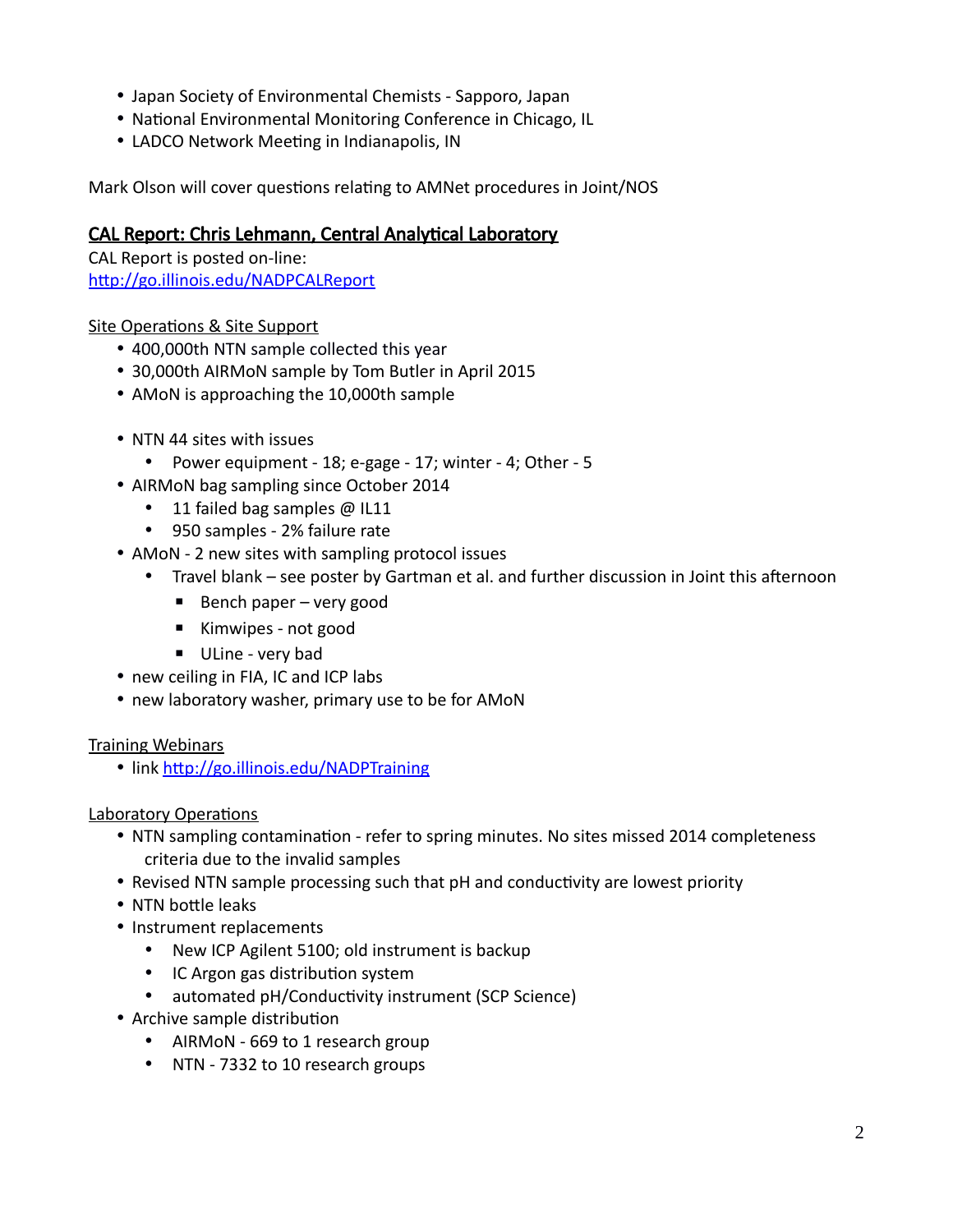## QA Documents update

2014 QA Report in review

## Data Management

- Dropped to below 50 days for data turnaround
	- $\bullet$  NTN 47 days
	- AIRMoN 39 days
	- AMoN 41 days

## HAL Report: Bob Brunette - Eurofins Frontier Global Sciences

- Hg regulations update MATS
- 2016 will be 20 years as a network for MDN
- MDN site closures/New Sites
	- lost NV02 and NV09 in June 2015
	- lost AK04, AK98, and AK10 in September 2015
- MDN Potential Sites
	- LADEQ
	- Alaska Kodiak
	- AK00 possible move to Denali NP
	- $-SK27$
- Sites in jeopardy
	- 4 LADCO
	- WA03 loses funding Dec 31, 2015; possible move to NPS Site?

#### Equipment modernization

- ACM 59 $(-1)$
- NCON 59  $(+6)$
- $\bullet$  Belfort 11 (+1)
- E-Gage  $107 (+3)$

#### MDN Site Operations – Site Liaison summary

- 317 Toll free calls, down from 408 in 2014
- 304 e-mails, up from 271 in 2014

#### HAL 2012 Review - 3 year update

All 9 findings have been addressed

#### HAL 2015 Review

- Performed July 28-30, 2015
- Review Team report received Oct 5, 2015
- Review Response in progress due by Nov 30, 2015

#### HAL Database Conversion – Access to SQL update

Alterations to reporting files done, new data submitted March 2015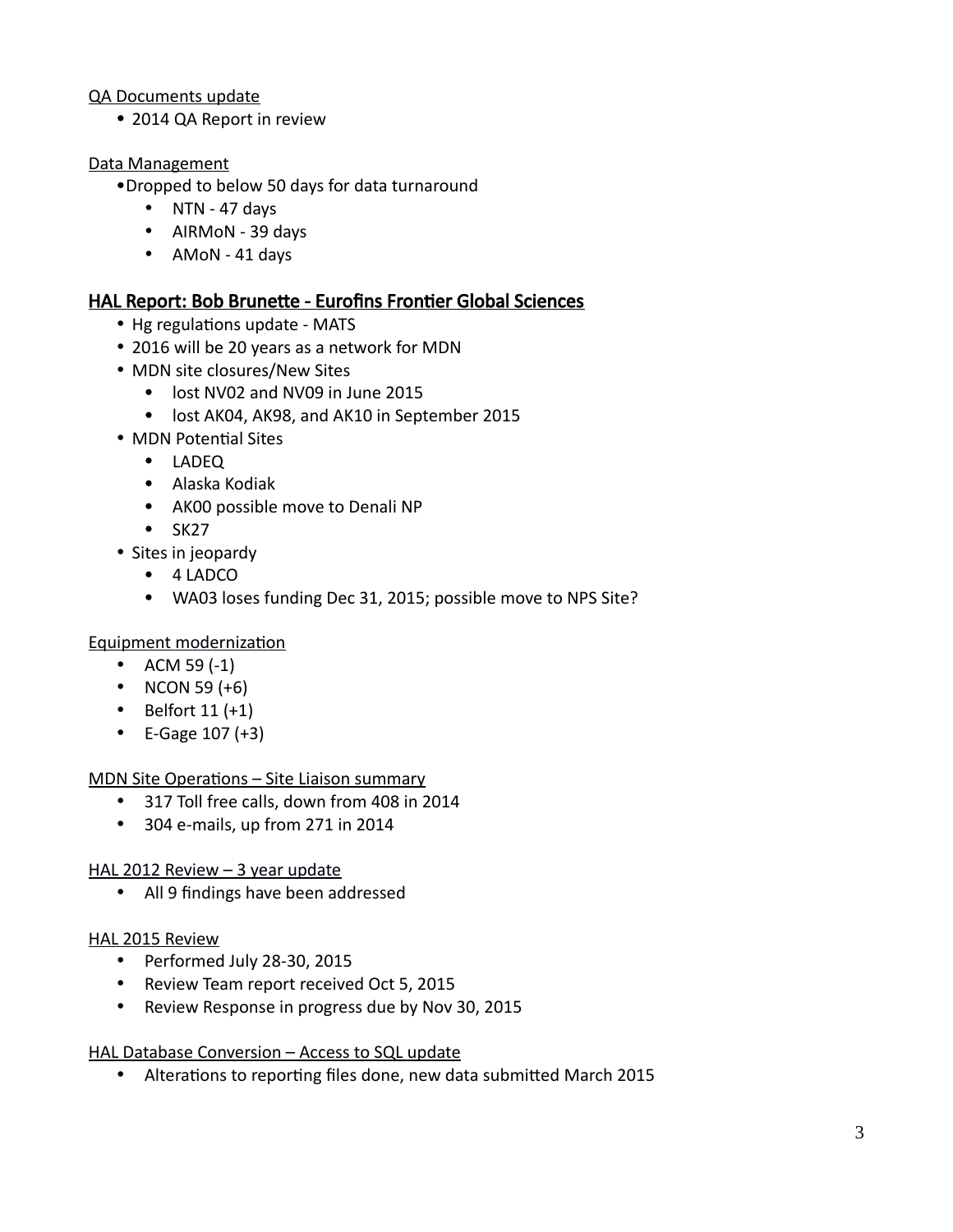- Program Office comments received March 2015
- New data submitted April 2015
- PO Reviewed data in June 2015
- Adjustments for assigning QR codes and Note codes
- Need to verify connection of HAL database to PO rain gage database
- T.Bergerhouse updated the MDN HAL database Oct 16, 2015
- Planning meeting this week, hope to use HAL existing LIMS (Promium Element) to import all data into new HAL SQL database
- Distribution of Quality Rating Codes for 2006-2015 presented. Distribution has been consistent in recent years.

## Data Delivery Schedule

- Most recent submission to PO is June 2015
- July 2015 to PO by 2015-11-05
- Methyl Hg reported Quarterly; Q1-2015 submitted to PO
- Q2-2015 pending submission to PO by Nov 5, 2015
- Trace Metals reported Monthly: All reported (to sponsors) through July 2015; Aug 2015 will be reported Oct 2015
- HAL MDN 2014 Annual QA Report submitted Oct 15, 2015 (draft)

## HAL Staffing update

- Jason Karlstrom left the HAL in June 2015
- Doug Disney assumes the role of MDN Site Liaison 15 years with the HAL
- Gerard Van der Jagt will leave the HAL in November 2015
- Ryan Nelson Taking over as MDN Hg Lab Manager 15 years
- Patrick Garcia-Strickland Assuming more active role. He has been in MDN HAL 11 years
- Robert Brunette MDN HAL Director 19 years

MDN Trace Metals Initiative Update

- historically it goes back to 1977
- HAL has 15+ years of experience
- Field SOPs, Analysis SOPs and new TM Field Sampling equipment have been developed.
- Draft 12 point plan was submitted in Fall 2013
- Feedback on plan received in Spring 2014
- Identified working advocates at Spring 2015 Meeting
- incorporate Advocate comments by Nov 15
- Discussion with PO and Advocates on Revisions by Dec 15
- Submit final draft to PO/Advocates by Jan 15
- HAL participating in Wet Deposition International Trace Metal Comparison

## MDN Outreach 2015

- LADCO Meeting/Presentations
- Tribal Nation Grant Funding Template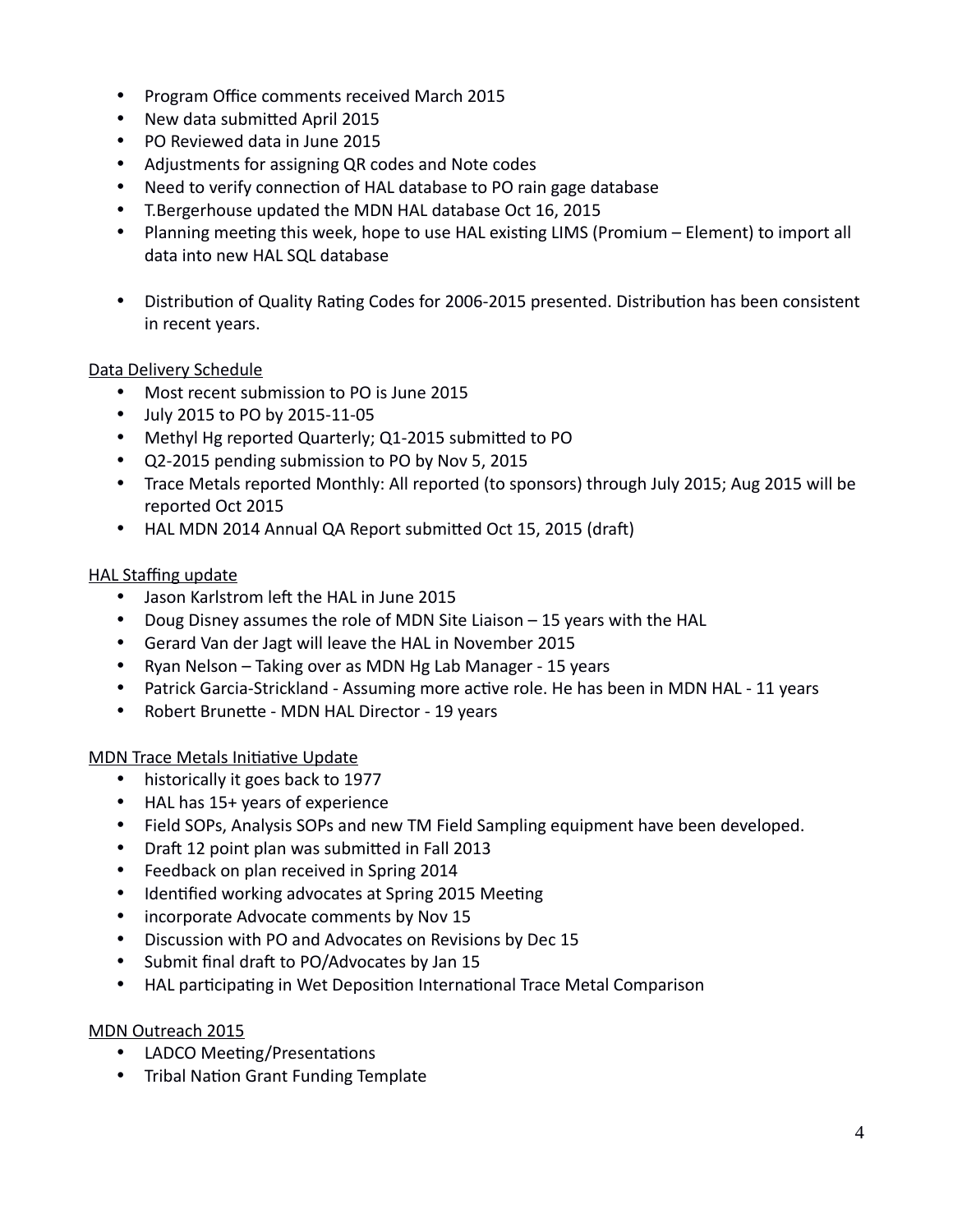- Potential MDN International Sites
- Quarterly HAL MDN Newsletter (Jan 2016)
- Outreach to Active Monitoring Programs

## Upcoming MDN HAL Activities

- Hg Isotopic Ratios In Wet Deposition Special Study Site
- Pacific Northwest High Hg Deposition Monitoring
- Possible "Enhanced" Reports For MDN Site Sponsors
- Low-Elevation Radiation Fog Hg Wet Dep Study Site
- EPA Region 6: 2015-2017 "Post MATS Total Hg Deposition"

#### MDN International Shipping Protocol

- Consideration Of HAL supporting international Hg sites
- Some labs challenged to measure ppt Hg consistently
- Concept Of International Central Hg Lab:
	- HAL Researching International Shipping Protocol
	- Follow Principles Of EPA 1631
	- 40mL Trace Metal Clean Vial Easy/Cost Affective To Ship
	- Perform Stability Tests Over Extended Period Of Time & Volumes

## QA Report - Mark Rhodes - Program Office

- QAAG conference call in October
- New person on the EEMS field survey team: Martin Valvur
- Sites surveyed by EEMS in 2015

| AIRMON     |    | Collocated | 19 |
|------------|----|------------|----|
| MDN.       | 26 | AMNet      | h  |
| <b>NTN</b> | 52 | AMoN       |    |

#### Equipment Issues

- corrosion of ETI optical connectors
- upgrade insulation and active heaters in N-CON MDN collectors
- NED is working with HAL to upgrade remaining collectors

#### QA Reports

- 2014 Field Survey posted
- HAL QA Report in progress
- CAL QA Report in external review
- AMNet QA Report is in final update before posting

#### SOPs

- No new SOPs
- Updated AMNet data management manual approved by QAAG

#### External Reviews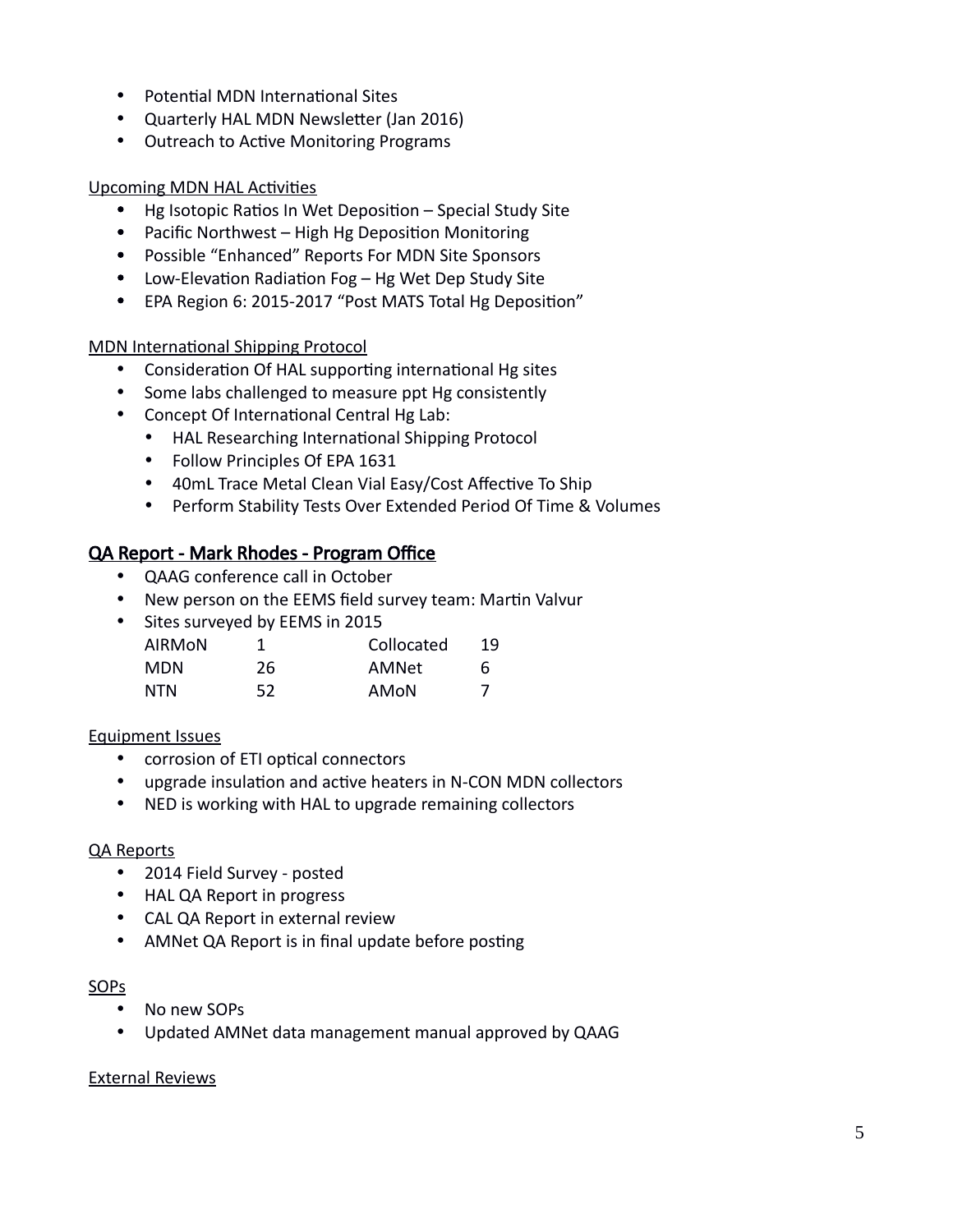- 2015 HAL completed July 28-30, 2015
- 2016 Program Office
	- Rich Grant \* Team Leader
	- Andy Johnson
	- Dave Schmeltz
	- Tim Sharac
- AMNet has had no formal review Tim Sharac (USEPA) will review

DQO - Nothing to report on special studies

# AMNet Update - Mark Olson, Program Office

- Site numbers are up to 23; MI09 is a new site
- Possible site AL03 (SEARCH Site), NJ05, NJ30, Halifax
- Sites closing funding VT99, WI07

## Site Visits

13 Calendar year visits; 3 site repair visits required

## Data Availability

- All 2014 data is available except MD08; require field notes for Jul 2013 to present
- Password has not been removed; will be discussed in Exec. Committee
- Database improvements have been made and need to be tested.

Tekran Users Group Meeting held in September (24-25, 2015)

- Focus on GOM capture/retention efficiency
- 20 users in the room and some on the phone
- Analyzer support Tekran notified customers on August 18th that they will no longer support some components on the 2537A or 2537B
	- Following the meeting, Eric Prestbo clarified the status of the 2537A and 2537B by stating: Tekran is currently supporting the Tekran 2537A and 2537B and we will continue to support it. We are still filling part orders and owners may still return the 2537A/2537B units to Tekran for refurbishment, repairs and factory calibration. We provide technical and application support for the 2537A/2537B units on a daily basis. We will continue this policy for the foreseeable future. Our notification that is referenced in the statement above was to proactively let Tekran 2537A and 2537B owners know that there are a few electronic parts that Tekran can no longer acquire and thus are obsolete. These parts rarely fail or need replacing - but if they do they are critical to the operation of the equipment.
- All except 2 AMNet sites use A's or B's
- AMNet will attempt to procure older analyzers for parts to continue support

GEM Passive Sampler Deployment - UofT

- 12 inverted jars with passive samplers
- Remove/redeploy in 3 month intervals
- AL17, HI00, MD99, MS12, NY06, OH52, OK99, TW01, UT97 possible sites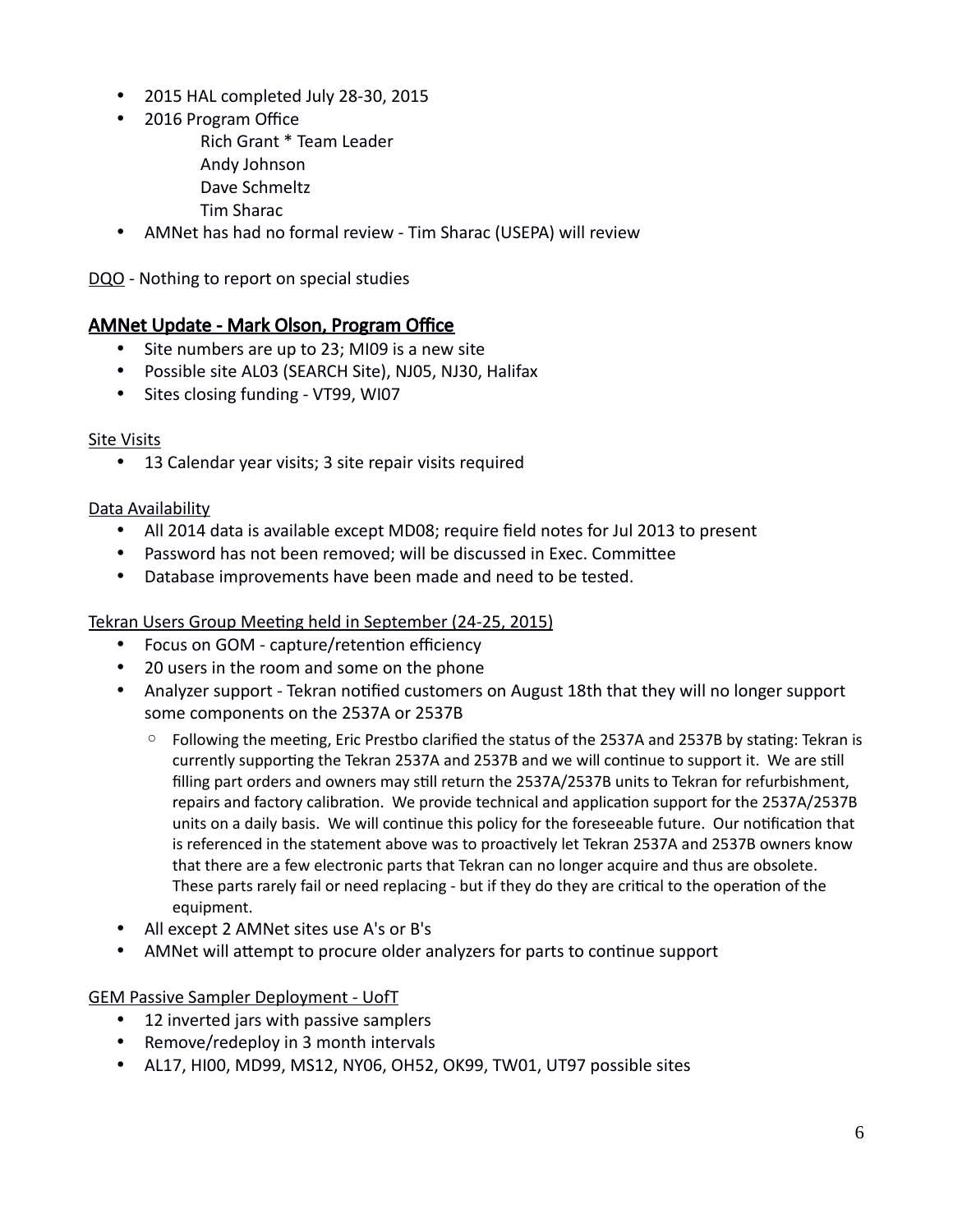Does it need approval from NADP/AMNet? It was decided that it would be raised at Exec. Committee

#### Cation Exchange Membrane

- UNR CEM filters will be deployed at WI07 for one month
- Triplicate samples collected for 2 week intervals
- Compare Tekran GOM to CEM GOM

## HAL Review and Response - Mark Rhodes, Program Office

- Review Dates: July 28-30, 2015
- Team
	- Dennis Jackson , SRNL
	- Chris Rogers, AMEC
	- Ted Struzeski, USGS
	- Richard Tanabe\*, EC \*Review Team Leader

Results as follows:

- Recognitions: 14
- Observations: 47
- Findings: 19

Of the 19 Findings,

- $\bullet$  QA/QC: 8
- Data Management:7
- Health and Safety: 1
- Analytical Operations: 2
- Lab Facilities: 1

The report is available at:<http://nadp.sws.uiuc.edu/dl/QAAG/HALReview2015/>

#### Overview of Agendas for Subcommittee Meetings

Each of the subcommittee chairs gave an overview of what was on their agendas

- Amy Ludtke NOS agenda
- Pam Padgett EROS agenda
- Jason Lynch CLAD agenda

Break at 9:41am for break and subcommittee meetings (10:00-12:00). Reconvene for Joint at 13:00

Joint Meeting continued. Resumed at 13:06

Subcommittee Reports were provided by each of the chairs, refer to individual subcommittee minutes for complete details.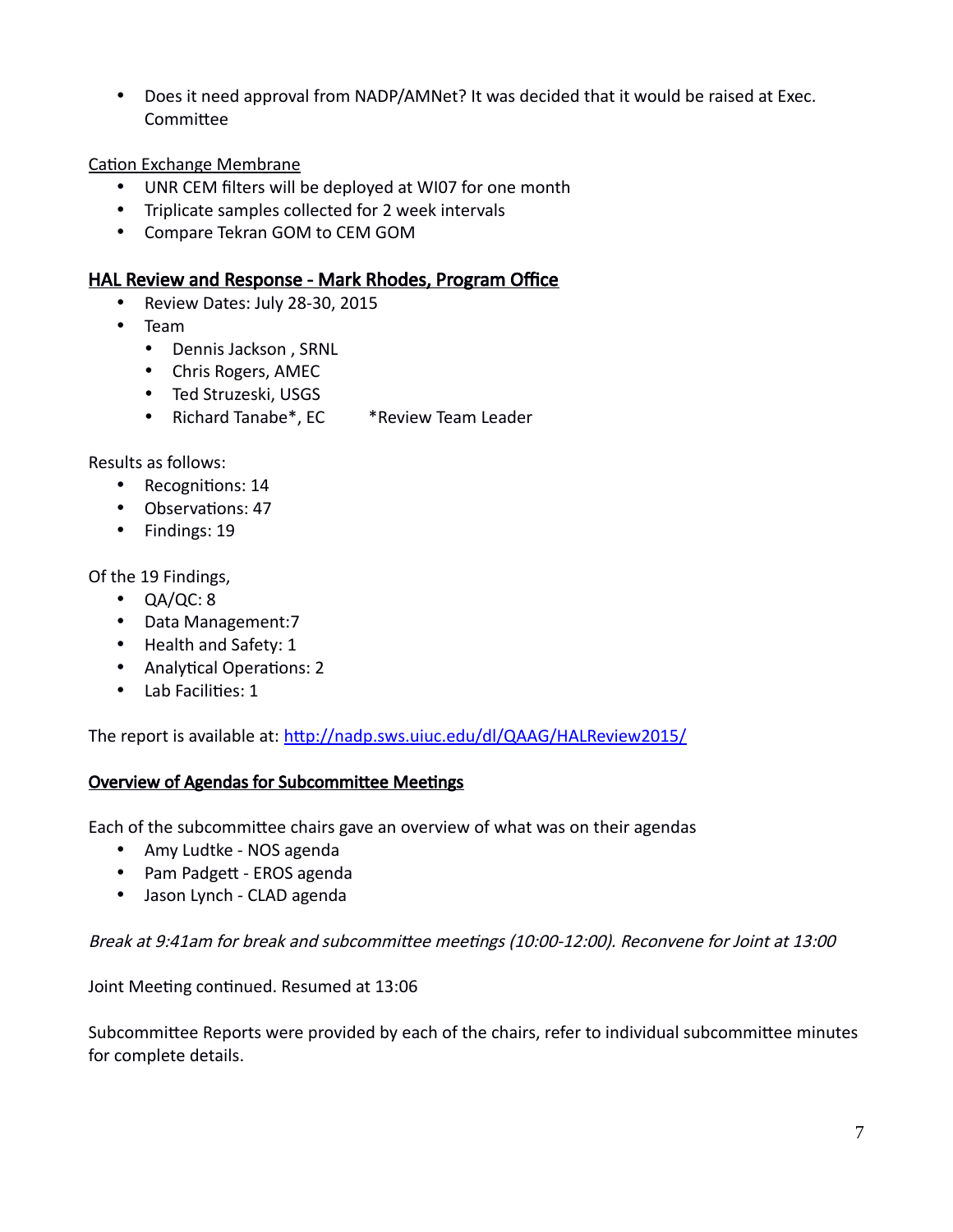# AMoN Status Report and Travel Blank Issue - Melissa Pulchalski

• Seasonal averages; lower in winter, higher in spring

Research Projects

- Trends in gaseous NH3 and NH4+ in precipitation; results do not agree with EPA5 NH<sub>3</sub> emissions inventory
- Spatial Variability; Centered around IL11 and CO13 Interpolation radius influence from sources, elevation, meteorology
- Southern Appalachian Nitrogen Deposition Study (SANDS) John Walker
- Ammonia Flux Database; AMoN site characterization
- Future collaboration with Long-Term Agroecosystem Research (LTAR) sites 18 Research areas/sites
- Presentation at Inter-Tribal Environmental Council (July 2015)

AMoN Travel Blanks - Quantifying the limit of detection

- Laboratory Detection Limit Proposal to calculate lab detection limit as median of new core blanks
	- calculate for each analytical year
	- median value for previous year to be used as reporting limit 'd' flag ambient samples in current year
	- 'd' flagged would get a B QR code
- Laboratory Detection Limit will represent the lower limit of what the laboratory can measure
- Travel Blanks
	- increasing concentration and variability from 2011-2014
	- what impact on ambient data?
	- Any concentration > reporting limit is evidence of contamination
- Minimum Limit of Detection  $(L_{\text{D}})$  Quarterly
	- Motion: To accept the use of a quarterly limit of detection calculated as:

$$
L_D = \overline{x} + \left(2t_{(1-\alpha,df)}\,\sigma\right)
$$

where σ is

$$
\sigma = \sqrt{\frac{\sum (x_i - \bar{x})^2}{(n-1)}}
$$

to flag AMoN concentrations that are below the limit of detection with a note code.

• Moved by: Mark Rhodes, Second: Greg Wetherbee; Motion passed.

## Reporting Uncertainty for Ambient Samples

- 2015 based on 2012-2014 triplicates
- Proposal: include an uncertainty column in the AMoN database calculated as the variability (2\*sigma) for the previous 3 years for each percentile range.
- Motion: To table the discussion of the quantification of uncertainty as it relates to AMoN data until the spring 2016 meeting.
- Moved by: Chris Lehmann, Second: Chuck Sams; 5 nays. Motion passed.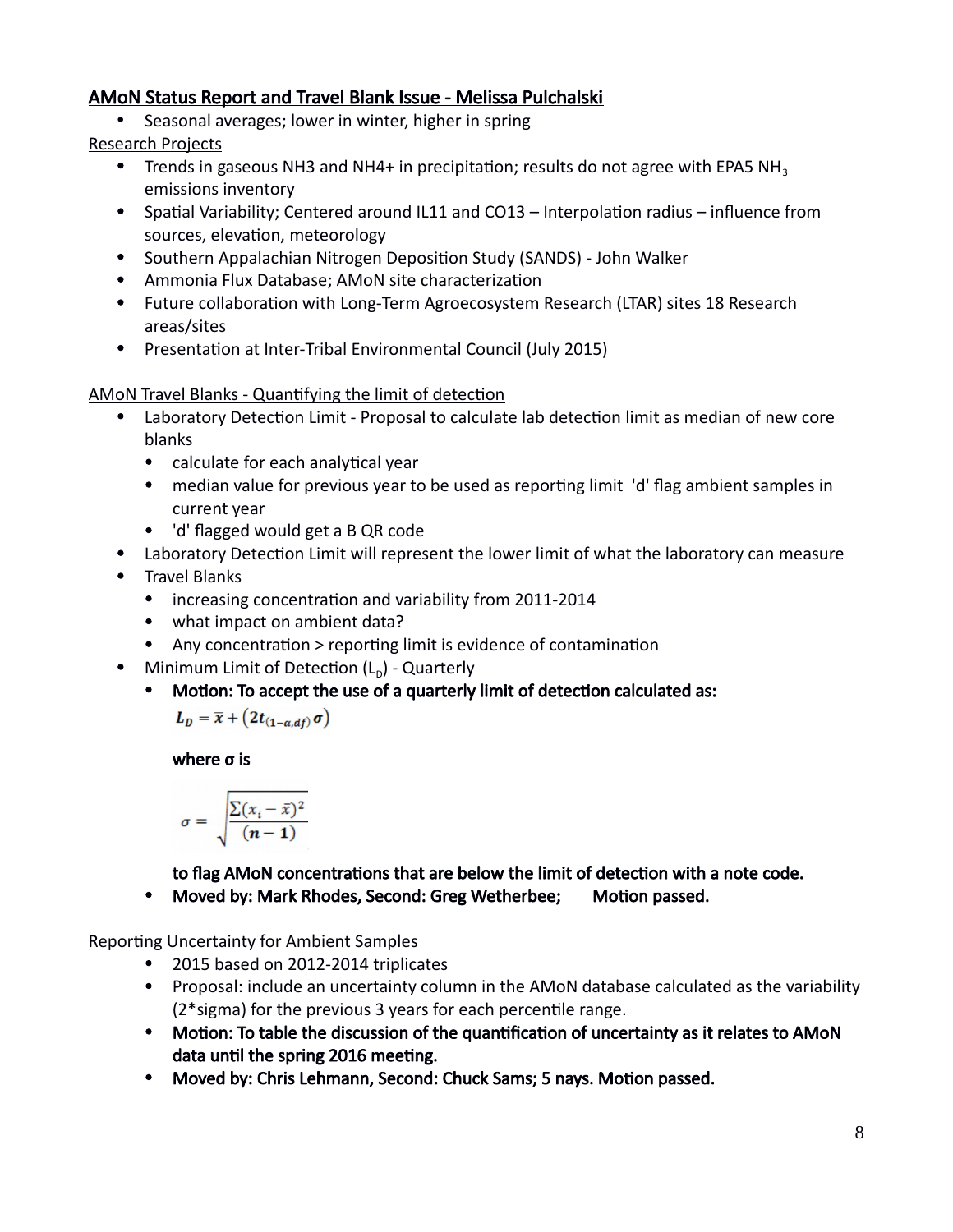# NADP Litterfall Mercury Monitoring Initiative - Marty Risch

• Status of transition program

## Network Operation

- 5 year transition 2012-2016 partially supported by USGS Hg Research Program
- Site sponsor pays \$2,600/year
- PO has Agreement with USGS
- Operators deploy passive collectors and ship monthly samples to USGS
- Litterfall samples analyzed at USGS Wisconsin Mercury Lab, Middleton, WI

#### Methods

- 8 passive collectors/site; August to end of litterfall
- samples dried and weighed=litterfall catch
- analyzed for Hg and MeHg=concentration
- Annual litterfall Hg dry deposition is Hg concentration in samples (ng/g) x catch (g) = Hg mass/area (micrograms/m<sup>2</sup>/year)
- 29 MDN sites in 16 eastern US states
- 10 sites with 5-6 years of data
- 4th year of transition program 20 sites in autumn 2015 in eastern US and Puerto Rico

#### Future Activities

- looking for more participants
- archived samples freeze dried and available for additional research
- Journal article about litterfall Hg data, 2007-14
- NADP data archive planned

## NADP Nominating Report: Secretary of Executive Committee - Chris Rogers

Nominating committee: Chris Rogers, Kristi Morris, Richard Tanabe

Secretary of Executive Committee

Nominating: Tamara Blett, NPS Air Resources Division, Denver

 Tamara has been participating in NADP consistently since 2006. She is co-founder of CLAD. Floor open to other nominations.

Motion to accept the recommendation of the nominating committee: Amy Ludtke, second by Donna Schwede; Motion passed.

## Spring 2016 Meeting Location - Richard Tanabe

<http://nadp.sws.uiuc.edu/meetings/spring2016/nadpspr2016.pdf>

Madison, WI April 25-27th - Committee meetings April 28th - Executive Meeting